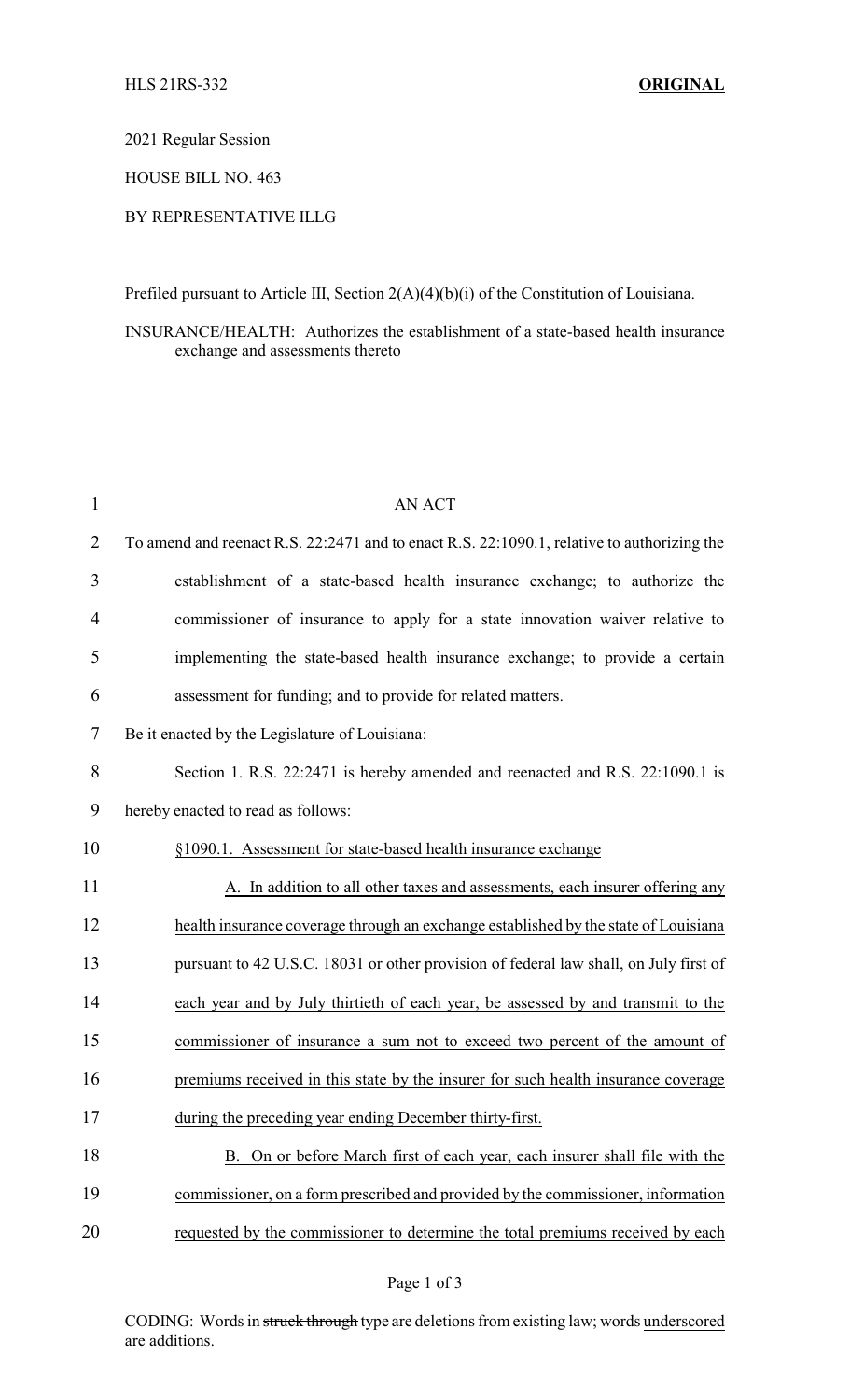| $\mathbf{1}$   | insurer subject to this Section during the preceding calendar year and to calculate the |
|----------------|-----------------------------------------------------------------------------------------|
| $\overline{2}$ | basis of the July first assessment.                                                     |
| 3              | The commissioner shall provide notice of the annual assessment<br>C.                    |
| 4              | percentage amount for each calendar year to the Louisiana Register to be published      |
| 5              | no later than July first of each year.                                                  |
| 6              | The commissioner shall establish the annual assessment percentage<br>D.                 |
| 7              | amount based on the estimated operational, administrative, contractual, and other       |
| 8              | costs of operating the state-based health insurance exchange. In determining the        |
| 9              | costs of operating the state-based health insurance exchange, the commissioner shall    |
| 10             | deduct any unexpended funds from prior assessments or other appropriations.             |
| 11             | *<br>*<br>*                                                                             |
| 12             | §2471. Authority of the commissioner                                                    |
| 13             | A. The commissioner may apply on behalf of the state of Louisiana for a                 |
| 14             | state innovation waiver pursuant to Section 1332 of Public Law 111-148, 42 U.S.C.       |
| 15             | 18052, and to establish and implement a reinsurance program administered pursuant       |
| 16             | to the state innovation waiver either or both of the following:                         |
| 17             | (1) A reinsurance program.                                                              |
| 18             | (2) A state-based health insurance exchange.                                            |
| 19             | B. No reinsurance program authorized by this Section shall be created until             |
| 20             | the application for a state innovation waiver is approved by the appropriate            |
| 21             | departments or agencies of the federal government.                                      |
| 22             | The commissioner may create and implement a state-based health<br>C.                    |
| 23             | insurance exchange directly or through contracted services and with or without the      |
| 24             | waiver provided for in Subsection A of this Section. Such exchange shall be funded      |
| 25             | through the proceeds of the assessment provided for in R.S. 22:1090.1.                  |